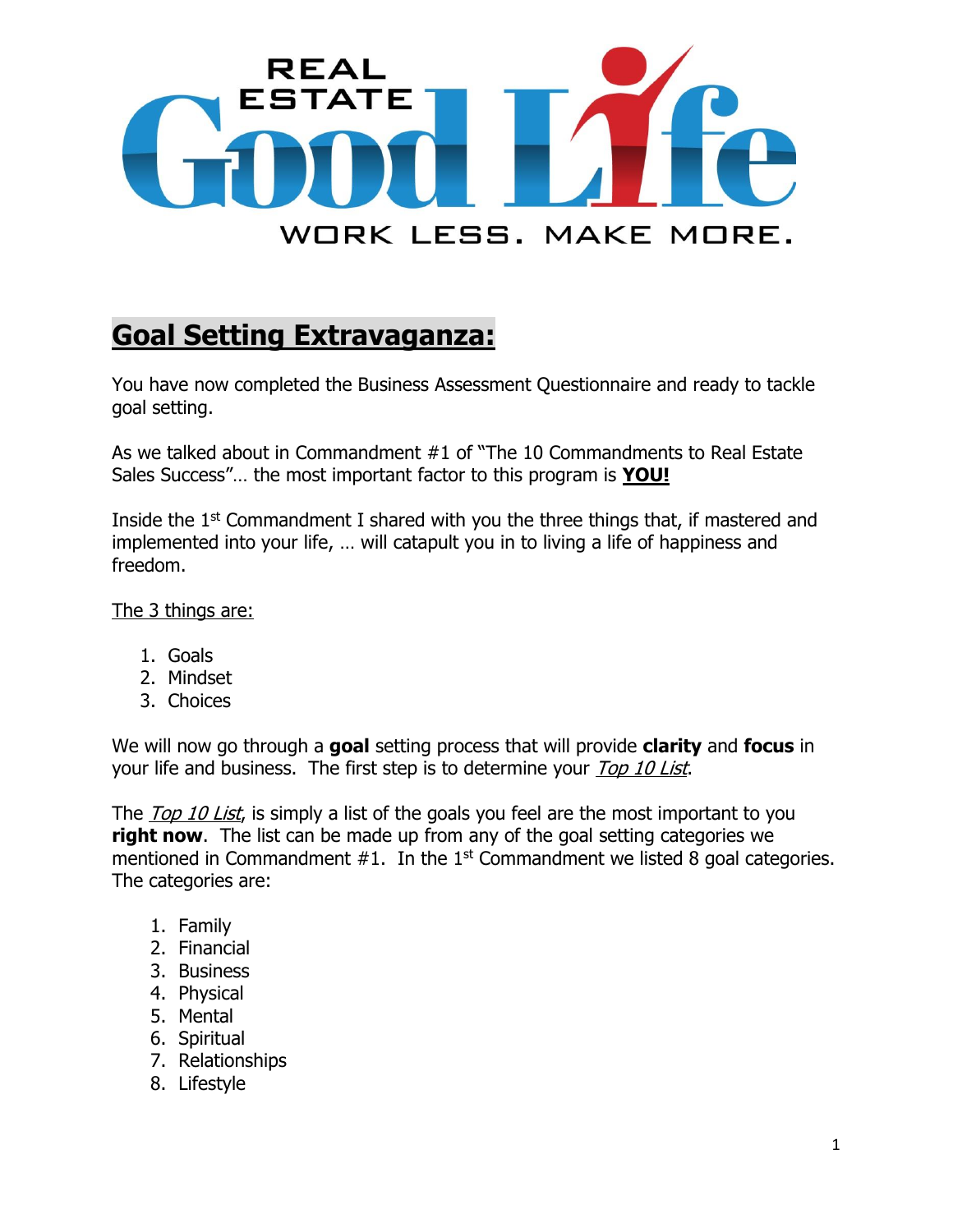In this exercise, I want to help you condense time and get right into the most important goals to work on, right now. This is a personal development course… but more specifically, it's a real estate sales course.

So, for this exercise, I want you to focus on your business goals, keeping in mind that this exact exercise can be applied directly to each and every goal category that you have. Now, put all distraction aside and focus on your business goals. Make a list of your current **Top 10 Business Goals**.

Examples:

- Earn \$100,000 in the next 12 months
- Implement an expired listing prospecting and marketing campaign
- Develop lead generation pillars that produce 200 leads per month
- Hire my first assistant
- Hire my first buyers agent
- $\bullet$  Hire a 3<sup>rd</sup> buyers agent
- Work less than 40 hours per week
- Sell 50 homes next year
- Implement a printed newsletter to be delivered to my database
- Purchase and implement a call capture system (like Proquest Technologies)

This is your goal list. Take time and complete it now.

## **Section 1: Top 10 Business Goals**

| 2. $\qquad \qquad$            |
|-------------------------------|
|                               |
|                               |
|                               |
| 4. $\overline{\phantom{a}}$   |
|                               |
|                               |
|                               |
|                               |
| $7.$ $\overline{\phantom{a}}$ |
|                               |
| 8.                            |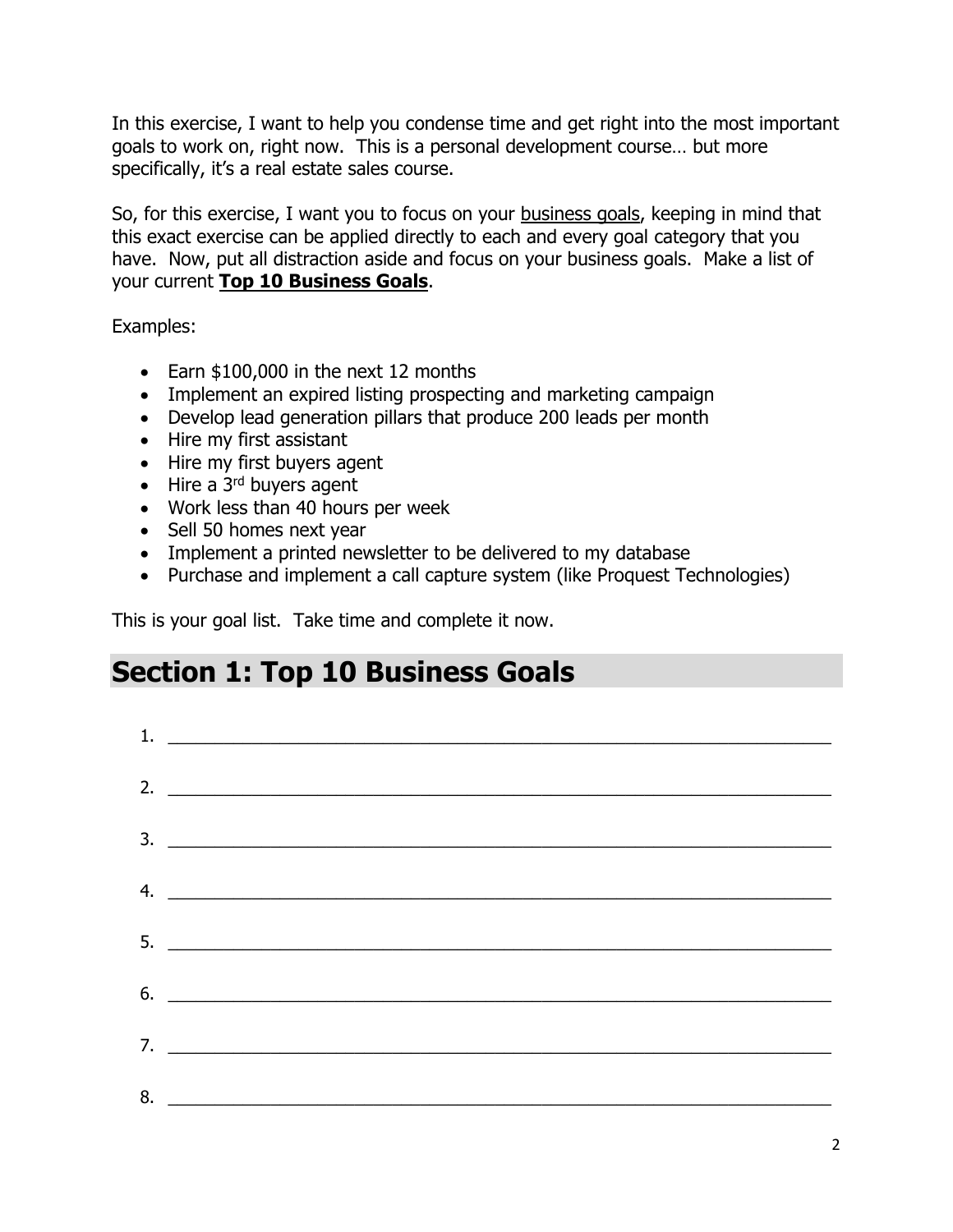| ◡<br>، پ |  |
|----------|--|
|          |  |
|          |  |
|          |  |

Congratulations! You are well on your way to dramatically improving your life and your business! Now that you have your Top 10 List, it's time to arrange them in order of importance.

Review each goal now and label them 1 through 10… with 1 being the most important.

Now you have your **"Game-Changer"** Goals. These three goals will be at the top of your list until each one is accomplished or implemented. You will start with #1 and work on it until it's accomplished or implemented into your business.

If your #1 goal is an income goal… you will work to drive it's result with your targets, Now Goals, and daily activities… that we will breakdown in just a moment. Obviously, as you are working to accomplish an income goal, you will also work on any other Game Changer goals as you go along.

Next, list your Game Changer Goals. List them in order of importance.

## **Section 2: Game-Changer Goals**

| 3. | <u> 1989 - Johann Barn, mars ann an t-Amhain an t-Amhain an t-Amhain an t-Amhain an t-Amhain an t-Amhain an t-Amh</u> |
|----|-----------------------------------------------------------------------------------------------------------------------|
|    |                                                                                                                       |

You will now list each Game-Changer Goal on the 1-3-5 Goal

Sheet.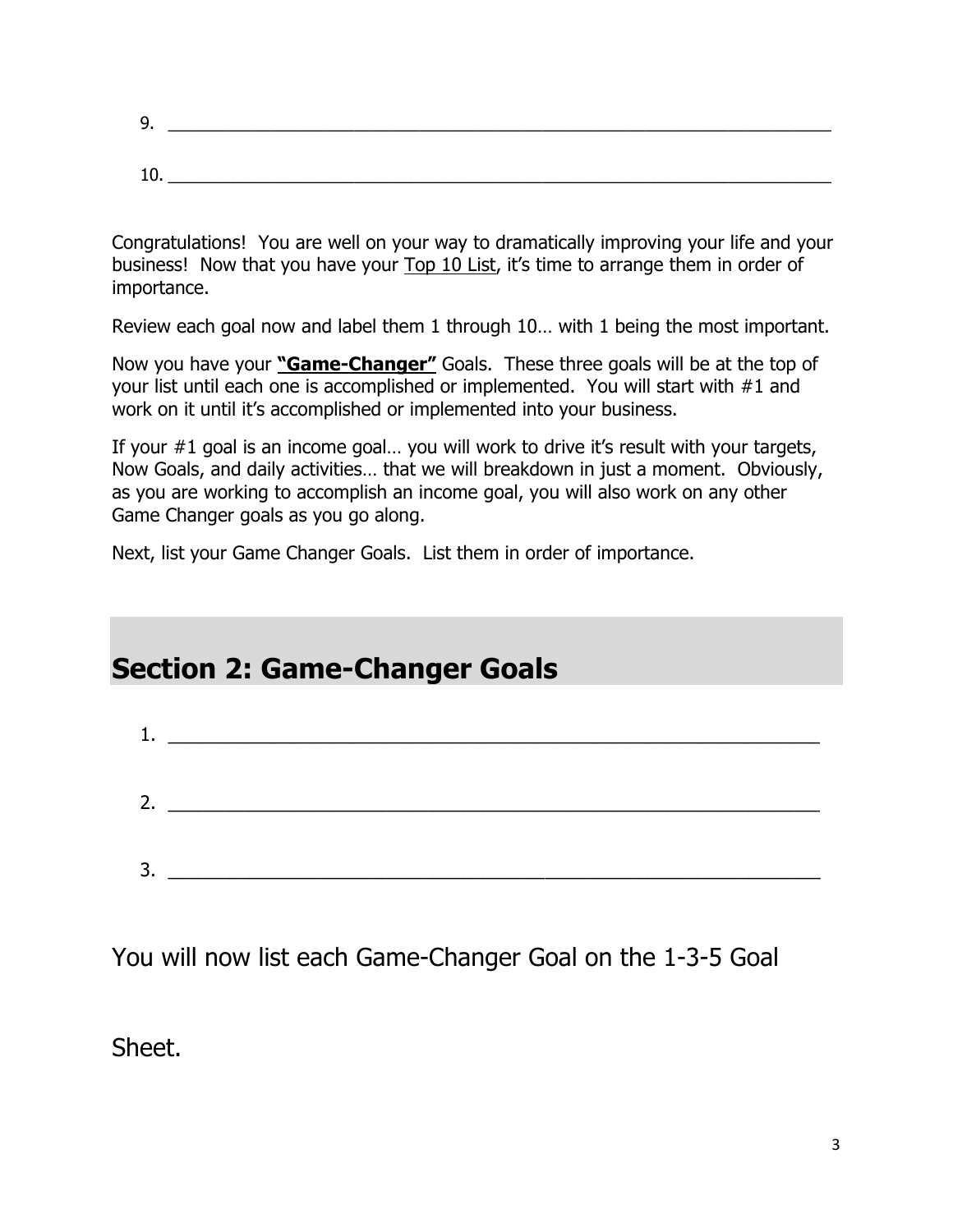## **Section 3: 1-3-5 Goal 1 - 3 - 5 Goal!**

**Directions:** Mix one clearly defined goal with three solid reasons why you want to achieve it. Toss in five specific actions you will take along with target dates for completion and you'll have a starting formula.

- 1. **Goal** Write the goal in specific, measurable, and time bound language
	- $\bullet$  . The contract of the contract of the contract of the contract of the contract of the contract of the contract of
- 3. **Why's** Identify and prioritize three reasons why you want to achieve this goal.
	-
	- \_\_\_\_\_\_\_\_\_\_\_\_\_\_\_\_\_\_\_\_\_\_\_\_\_\_\_\_\_\_\_\_\_\_\_\_\_\_\_\_\_\_\_\_\_\_\_\_\_\_\_\_\_\_\_\_\_\_\_\_\_\_\_\_\_\_\_
- **1.** Actions List five specific actions and target dates to achieve this goal.
	- $\bullet$  . The contract of the contract of the contract of the contract of the contract of the contract of the contract of  $\overline{\phantom{a}}$  , and the contribution of the contribution of the contribution of the contribution of the contribution of the contribution of the contribution of the contribution of the contribution of the contribution of the  $\mathcal{L}_\mathcal{L} = \mathcal{L}_\mathcal{L} = \mathcal{L}_\mathcal{L} = \mathcal{L}_\mathcal{L} = \mathcal{L}_\mathcal{L} = \mathcal{L}_\mathcal{L} = \mathcal{L}_\mathcal{L} = \mathcal{L}_\mathcal{L} = \mathcal{L}_\mathcal{L} = \mathcal{L}_\mathcal{L} = \mathcal{L}_\mathcal{L} = \mathcal{L}_\mathcal{L} = \mathcal{L}_\mathcal{L} = \mathcal{L}_\mathcal{L} = \mathcal{L}_\mathcal{L} = \mathcal{L}_\mathcal{L} = \mathcal{L}_\mathcal{L}$

**Now take massive action to make your goals a reality!**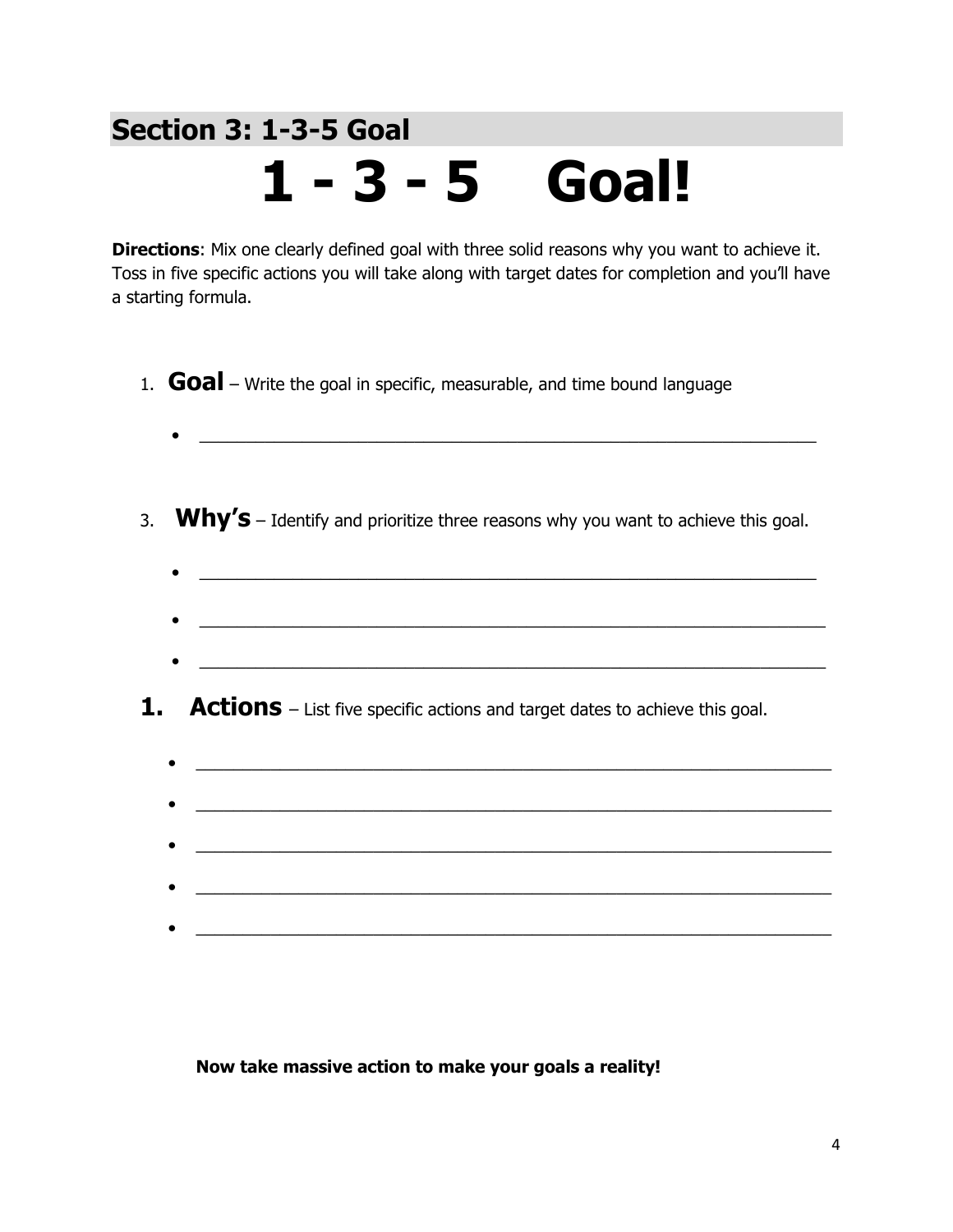# **1 - 3 - 5 Goal!**

**Directions:** Mix one clearly defined goal with three solid reasons why you want to achieve it. Toss in five specific actions you will take along with target dates for completion and you'll have a starting formula.

- 2. **Goal** Write the goal in specific, measurable, and time bound language
- 4. **Why's** Identify and prioritize three reasons why you want to achieve this goal.
	- $\bullet$   $\_\_$
	- $\overline{\phantom{a}}$  ,  $\overline{\phantom{a}}$  ,  $\overline{\phantom{a}}$  ,  $\overline{\phantom{a}}$  ,  $\overline{\phantom{a}}$  ,  $\overline{\phantom{a}}$  ,  $\overline{\phantom{a}}$  ,  $\overline{\phantom{a}}$  ,  $\overline{\phantom{a}}$  ,  $\overline{\phantom{a}}$  ,  $\overline{\phantom{a}}$  ,  $\overline{\phantom{a}}$  ,  $\overline{\phantom{a}}$  ,  $\overline{\phantom{a}}$  ,  $\overline{\phantom{a}}$  ,  $\overline{\phantom{a}}$

 $\overline{\phantom{a}}$  , and the contribution of the contribution of the contribution of the contribution of the contribution of the contribution of the contribution of the contribution of the contribution of the contribution of the

### **2.** Actions – List five specific actions and target dates to achieve this goal.

| <u> 1989 - Johann Stoff, Amerikaansk politiker (</u>                                                                   |
|------------------------------------------------------------------------------------------------------------------------|
|                                                                                                                        |
| $\bullet \quad \underline{\hspace{1cm}}$                                                                               |
|                                                                                                                        |
| <u> 1990 - Johann Barbara, martin amerikan basal dan berasal dalam basal dalam basal dalam basal dalam basal dala</u>  |
|                                                                                                                        |
| <u> 1980 - Jan Stern Harry Harry Harry Harry Harry Harry Harry Harry Harry Harry Harry Harry Harry Harry Harry Har</u> |
|                                                                                                                        |
| <u> 1989 - Johann Barbara, martxa alemaniar amerikan a</u>                                                             |
|                                                                                                                        |

#### **Now take massive action to make your goals a reality!**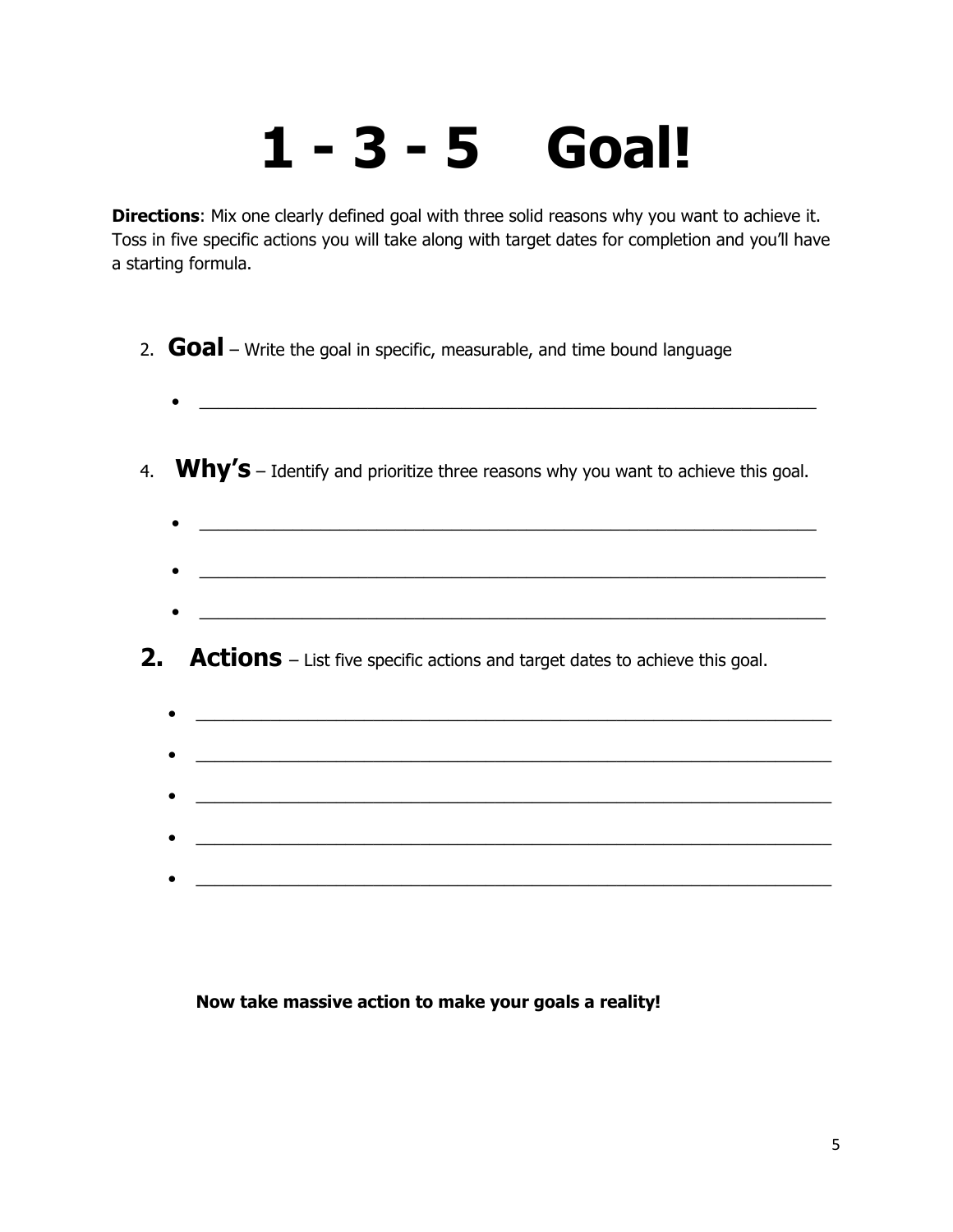# **1 - 3 - 5 Goal!**

**Directions:** Mix one clearly defined goal with three solid reasons why you want to achieve it. Toss in five specific actions you will take along with target dates for completion and you'll have a starting formula.

- 3. **Goal** Write the goal in specific, measurable, and time bound language
- 5. **Why's** Identify and prioritize three reasons why you want to achieve this goal.
	- $\bullet$   $\_\_$
	- $\mathcal{L}_\text{max} = \mathcal{L}_\text{max} = \mathcal{L}_\text{max} = \mathcal{L}_\text{max} = \mathcal{L}_\text{max} = \mathcal{L}_\text{max} = \mathcal{L}_\text{max} = \mathcal{L}_\text{max} = \mathcal{L}_\text{max} = \mathcal{L}_\text{max} = \mathcal{L}_\text{max} = \mathcal{L}_\text{max} = \mathcal{L}_\text{max} = \mathcal{L}_\text{max} = \mathcal{L}_\text{max} = \mathcal{L}_\text{max} = \mathcal{L}_\text{max} = \mathcal{L}_\text{max} = \mathcal{$  $\overline{\phantom{a}}$  , and the contribution of the contribution of the contribution of the contribution of the contribution of the contribution of the contribution of the contribution of the contribution of the contribution of the

### **3.** Actions – List five specific actions and target dates to achieve this goal.

|           | <u> 1989 - Johann Stein, mars and de Branch and de Branch and de Branch and de Branch and de Branch and de Branch</u> |  |
|-----------|-----------------------------------------------------------------------------------------------------------------------|--|
|           |                                                                                                                       |  |
|           | <u> 1989 - Johann Stein, mars an deus Amerikaansk kommunist (d. 1989)</u>                                             |  |
|           |                                                                                                                       |  |
| $\bullet$ | <u> 1989 - Johann Barbara, martxa alemaniar amerikan a</u>                                                            |  |
|           |                                                                                                                       |  |
|           |                                                                                                                       |  |
|           |                                                                                                                       |  |
|           |                                                                                                                       |  |

#### **Now take massive action to make your goals a reality!**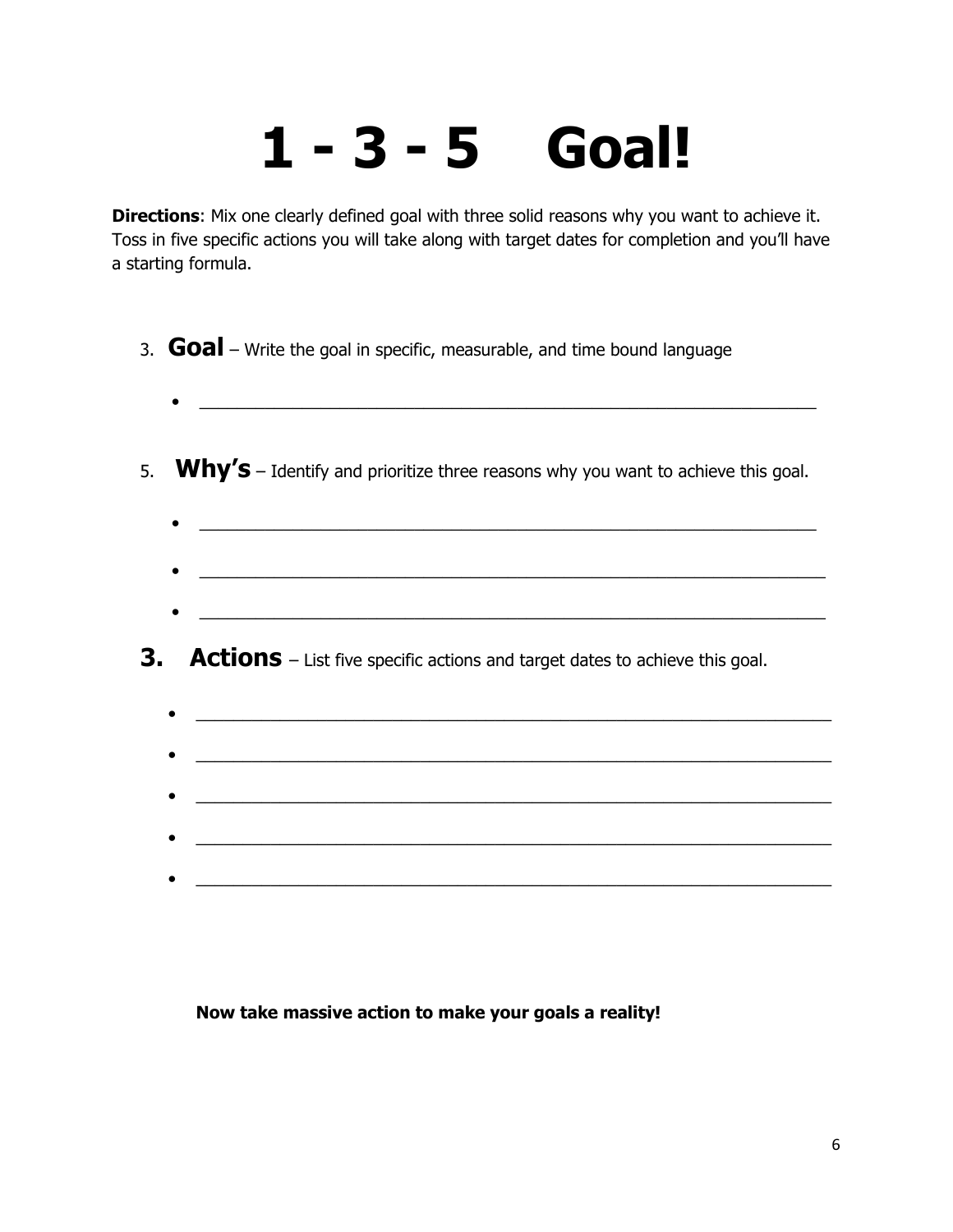Ok! This is shaping up nicely!

You have your Top 10 Business Goals. You have your 3 Game-Changer Goals. And you have committed the Game-Changer goals to the 1-3-5 worksheet.

Next, you will determine an income goal if you haven't already. The income goal will be based on how much money you want to earn from this business over the course of the next 12 months.

To determine your income goal we will need a quick recap of some of the information that you provided in the Business Assessment Questionnaire.

#### **Please complete this section now.**

## **Section 4: Income Goal**

My average sales price is:\_\_\_\_\_\_\_\_\_\_\_\_\_\_\_\_\_\_\_\_\_\_\_\_\_\_\_\_\_\_\_\_\_\_\_\_\_\_\_\_\_\_\_\_\_\_\_\_\_

My average commission (in dollars) per transaction is: \_\_\_\_\_\_\_\_\_\_\_\_\_\_\_\_\_\_\_\_\_\_\_\_\_

I have a total of \_\_\_\_\_\_\_\_\_\_\_\_\_\_ people in my database.

My income goal for the next 12 months is:\_\_\_\_\_\_\_\_\_\_\_\_\_\_\_\_\_\_\_\_\_\_\_\_\_\_\_\_\_\_\_\_\_\_\_\_

Based on my income goal, my average sales price, and average commission per transaction, I've determined that I need to close \_\_\_\_\_\_\_\_\_\_\_\_\_ transaction in order to meet my goal.

Now let's break it down using the Income Freedom Formula!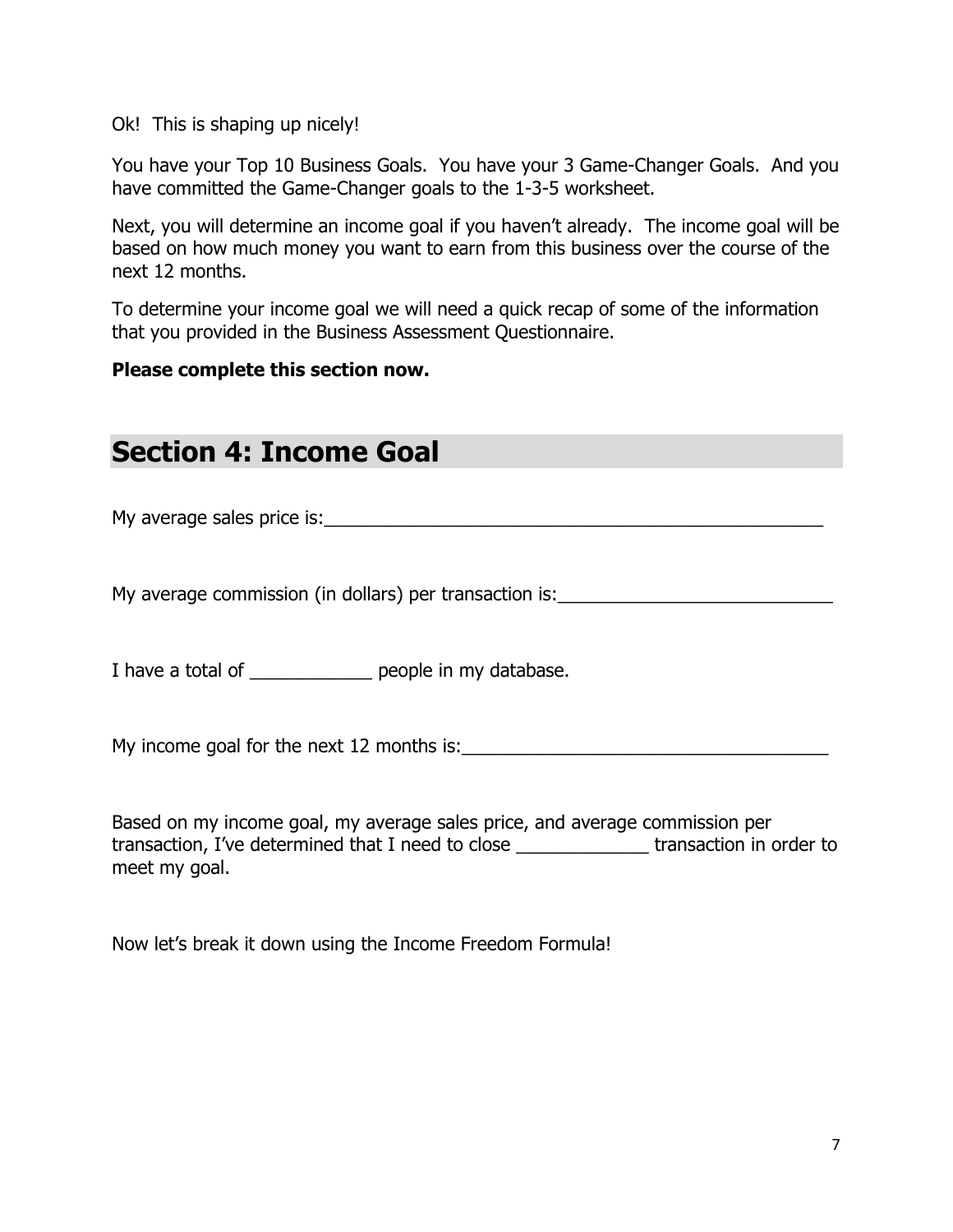## **Section 5: Income Freedom Formula**

In the process of building my business, and then working with agents on my team… I've created a formula that delivers results… when applied to your income goal.

The formula is simple. After you've determined your income goal, average sales price, average commission earned, and the number of transactions needed to accomplish your goal… we can now apply the **Income Freedom Formula**.

You take your transaction goal, subtract it by your database conversion forecast, and then multiply it by .49.

I know it sounds complicated… but it's not at all!

Here's an example:

You have 100 people in your database (that you are applying "proper communication" to). Our formula states that you can expect a 10% transaction conversion from a properly communicated to database.

So 100 people in your database should produce 10 transactions per year.

In this example you have an average sales price of \$200,000. And an average commission per transaction of \$6,000.

We'll also say that your income goal for the year is \$125,000. Therefore we know that you will need 21 transaction to reach your goal.

You take 21 subtract 10 (from the database) leaving 11 transaction for you to produce outside of your database.

You then take 11 and multiply it by .49, which equals 5.39. I always recommend you round this number up to the next number. So now you're at 6.

Six represents the number of people you will need to talk to every day (based on a 5 day work week)… along with proper communication to your database… in order to reach your income goal of \$125,000.

It's that simple!

In section 4 you determined how many people are in your database and how many transaction you will need to reach your goal.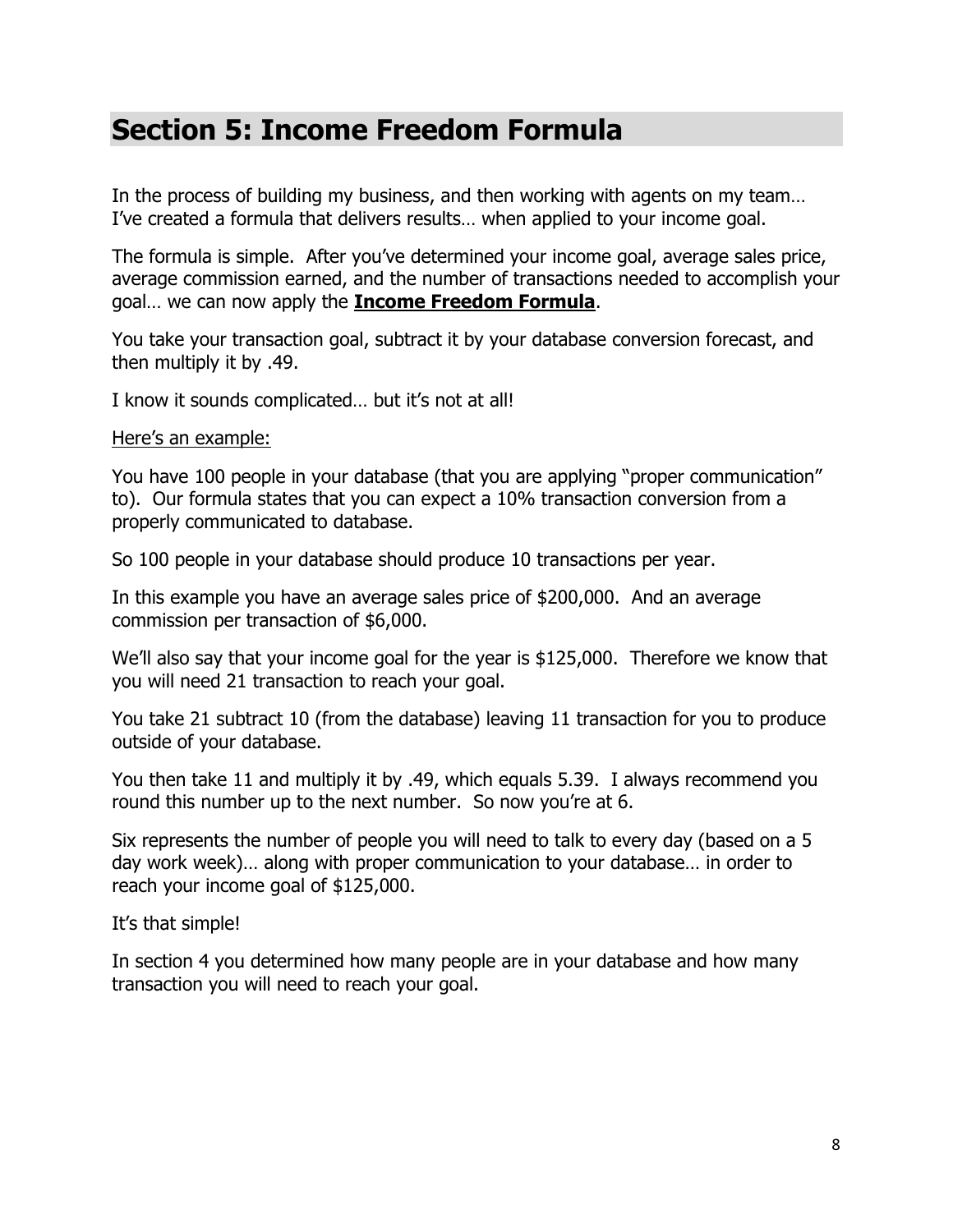Please complete the Income Freedom Formula Questions Now:

- I will close transaction to reach my income goal.
- I have <u>example people</u> in my database.
- I will produce at least \_\_\_\_\_ transaction from my database (database total multiplied by 10%)
- That leaves me with producing \_\_\_\_\_\_\_\_ transactions outside of my database.
- Taking that number of  $\frac{1}{\sqrt{1-\frac{1}{\sqrt{1-\frac{1}{\sqrt{1-\frac{1}{\sqrt{1-\frac{1}{\sqrt{1-\frac{1}{\sqrt{1-\frac{1}{\sqrt{1-\frac{1}{\sqrt{1-\frac{1}{\sqrt{1-\frac{1}{\sqrt{1-\frac{1}{\sqrt{1-\frac{1}{\sqrt{1-\frac{1}{\sqrt{1-\frac{1}{\sqrt{1-\frac{1}{\sqrt{1-\frac{1}{\sqrt{1-\frac{1}{\sqrt{1-\frac{1}{\sqrt{1-\frac{1}{\sqrt{1-\frac{1}{\sqrt{1-\frac{1}{\sqrt{1-\frac{1}{\sqrt$ people I need to talk with each day (based on a 5 day work week).

## **Section 6: Daily Activities**

If you followed the Quick Start Guide included in this program… and hopefully you did! Then this is the order you are consuming the content:

- 1. Open Binder 1: Read it and listen to all the CD's included!
- 2. Open Binder 2:
- 3. Read the Quick Start Guide
- 4. Complete the Business Assessment Questionnaire
- 5. Complete the Goal Setting Extravaganza (you are here, lol)
- 6. Read and put into practice everything found in this binder!

My point is, aside from the emphasis on  $-$  please follow the Quick Start Guide  $-$  that you have already heard me reveal "THE SECRET" to real estate sales success.

The secret which was revealed at the end of the 10 Commandments Success book… is Daily Activities. You also read and heard some examples of how to set up your Daily Activity Tracker.

Now it's time to go through the exercise of producing it!

Your daily activities that you will keep track of are your Targets. Your weekly goals based on your Targets, are your Now Goals… and your Income Goal is your Later Goal.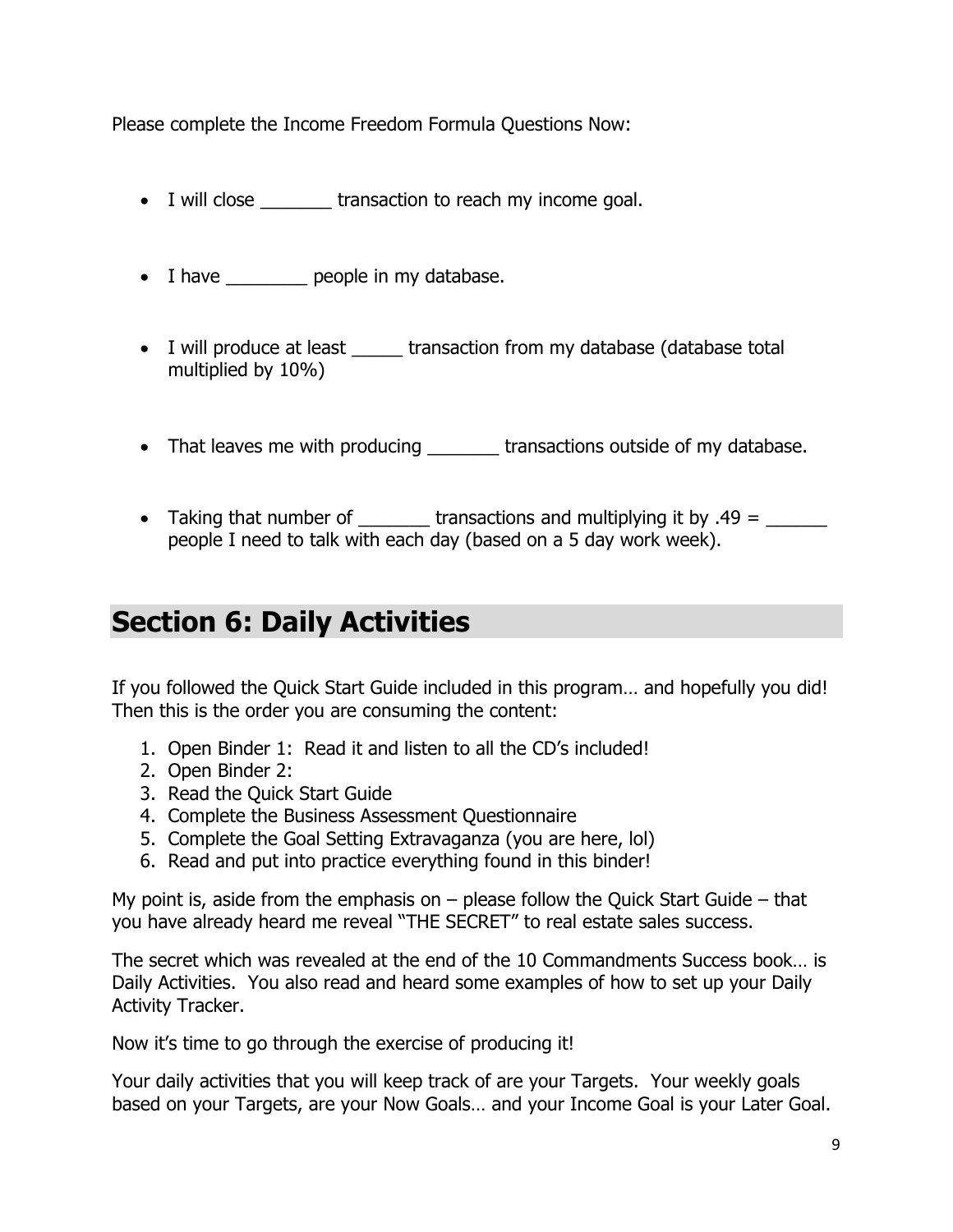#### Your **Targets** are **Daily**

Your **Now Goals** are **Weekly** (and MUST be **Predictive** of and **Influeneable** by you in driving the result of the Later Goal).

Your **Later Goal** is (in this exercise) your Income Goal. It's always a: This to That by Then goal. Example: I will increase my income from \$75,000 to \$100,000 by December 31st .

I'm just going to show you an example of a Daily Activity Tracker that I have one of my agents using in his business. And then you will simply fill out the blank one that follows.

On the next page you will find an example of the daily activity tracker used by one of my team members.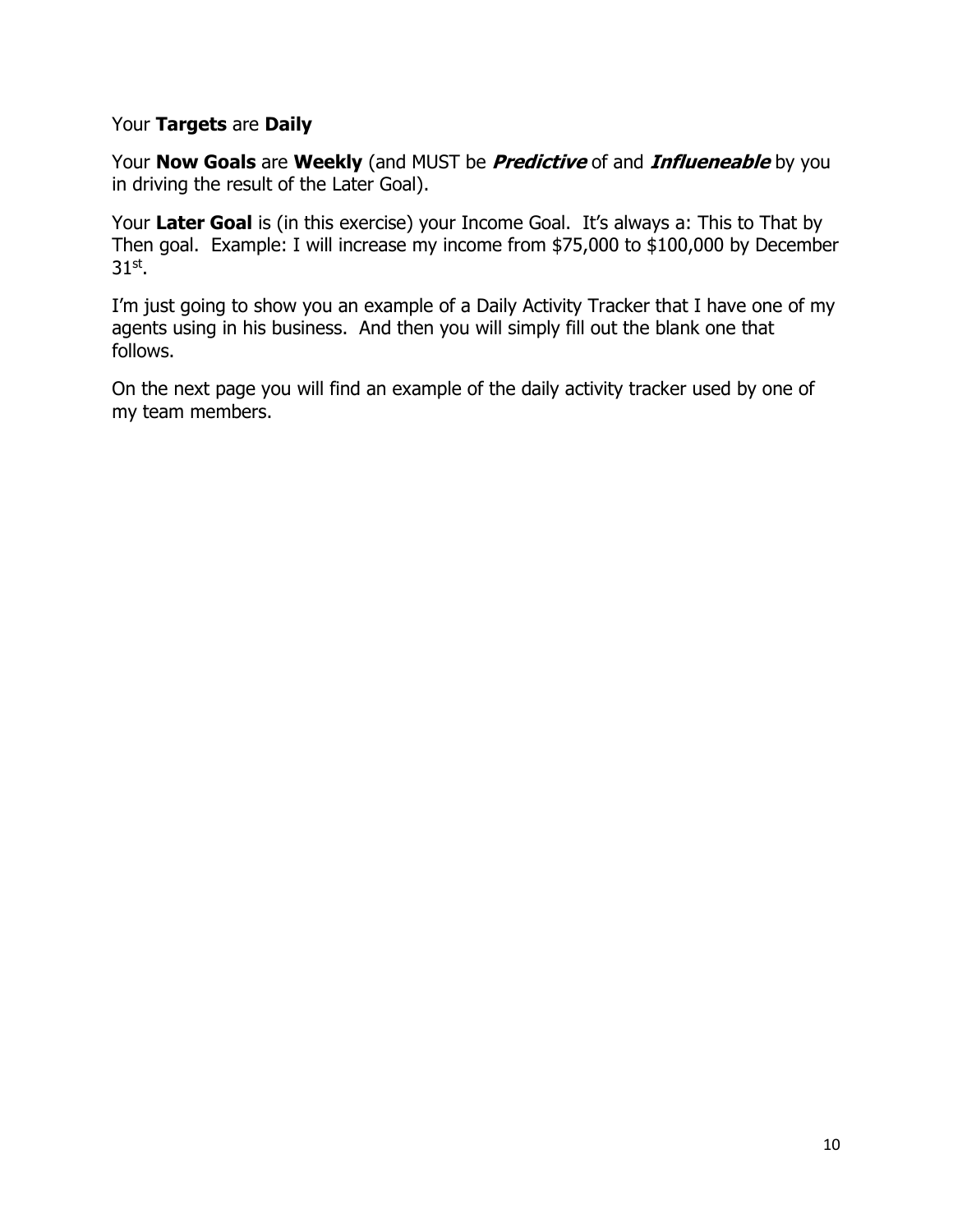| <b>Daily Activity Tracker</b> |              |              | Date:            |  |
|-------------------------------|--------------|--------------|------------------|--|
|                               |              |              |                  |  |
| Goals: 20 Calls per day       |              |              |                  |  |
|                               | <b>Total</b> | Goal         |                  |  |
| Dials:                        |              | 20           | 100 per week     |  |
| Live Answers:                 |              | 7            | 35 per week      |  |
| Calling time:                 |              | 60           | 300 minutes/week |  |
| Sphere calls:                 |              | $\mathbf{1}$ | 5 per week       |  |
| <b>Hand Written Notes:</b>    |              | 3            | 15 per week      |  |
| <b>FSBO Emails:</b>           |              | 5            | 25 per week      |  |
| Lead Emails:                  |              | 5            | 25 per week      |  |
| Referral network emails:      |              | 1            | 5 per week       |  |
| Add to Database:              |              | 1            | 5 per week       |  |
|                               |              |              |                  |  |
| Face to face meetings:        |              | 0.8          | 4 per week       |  |
| <b>Listing Appointments:</b>  |              | 0.4          | 2 per week       |  |
| <b>Buyer Appointments:</b>    |              | 0.4          | 2 per wk         |  |
| Potential deals(good calls)   |              | $\mathbf{1}$ | 5 per week       |  |
| Referrals received:           |              | 0.2          | 1 per week       |  |
|                               |              |              |                  |  |

On the next page you will find a blank activity tracker. Please fill it out to the best of your ability and start using it immediately in your business.

What gets tracked and measured… gets improved!

People perform better when they are keeping score. Start keeping score NOW!

You will likely want to take the ideas from the tracking sheet and create your own personalized edition. Please do so immediately!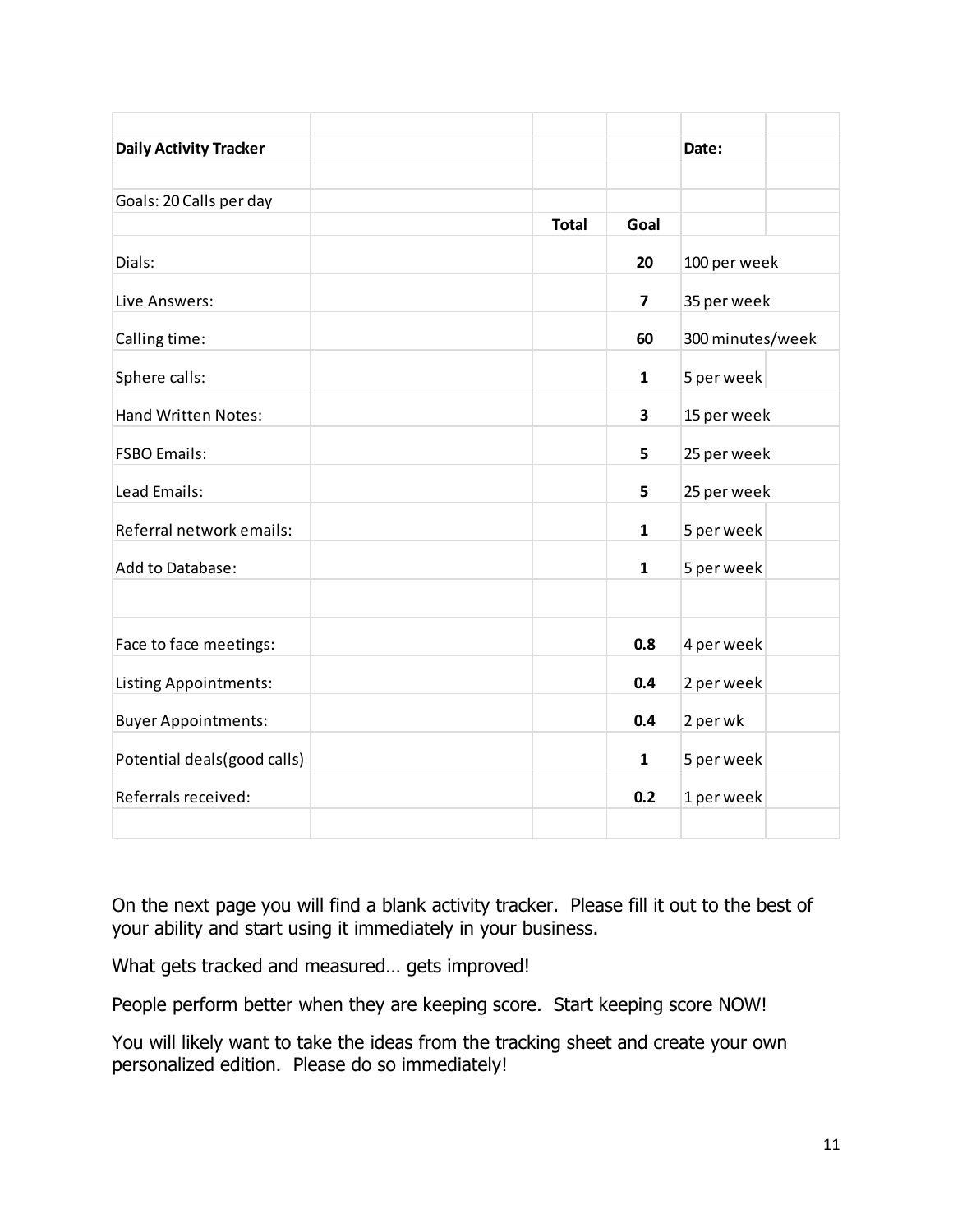| <b>Daily Activity Tracker</b> |              |      | Date: |  |
|-------------------------------|--------------|------|-------|--|
| Goals:                        |              |      |       |  |
|                               | <b>Total</b> | Goal | Week  |  |
| Dials:                        |              |      |       |  |
| Live Answers:                 |              |      |       |  |
| Calling time:                 |              |      |       |  |
| Sphere calls:                 |              |      |       |  |
| Hand Written Notes:           |              |      |       |  |
| <b>FSBO Emails:</b>           |              |      |       |  |
| Lead Emails:                  |              |      |       |  |
| Referral network emails:      |              |      |       |  |
| Add to Database:              |              |      |       |  |
|                               |              |      |       |  |
| Face to face meetings:        |              |      |       |  |
| <b>Listing Appointments:</b>  |              |      |       |  |
| <b>Buyer Appointments:</b>    |              |      |       |  |
| Potential deals(good calls)   |              |      |       |  |
| Referrals received:           |              |      |       |  |
|                               |              |      |       |  |
|                               |              |      |       |  |

The second column is used to record the number of calls and live answers. We simply use hash marks to keep track… and then record the total at the end of the day.

Next you will again answer "The One Thing"…